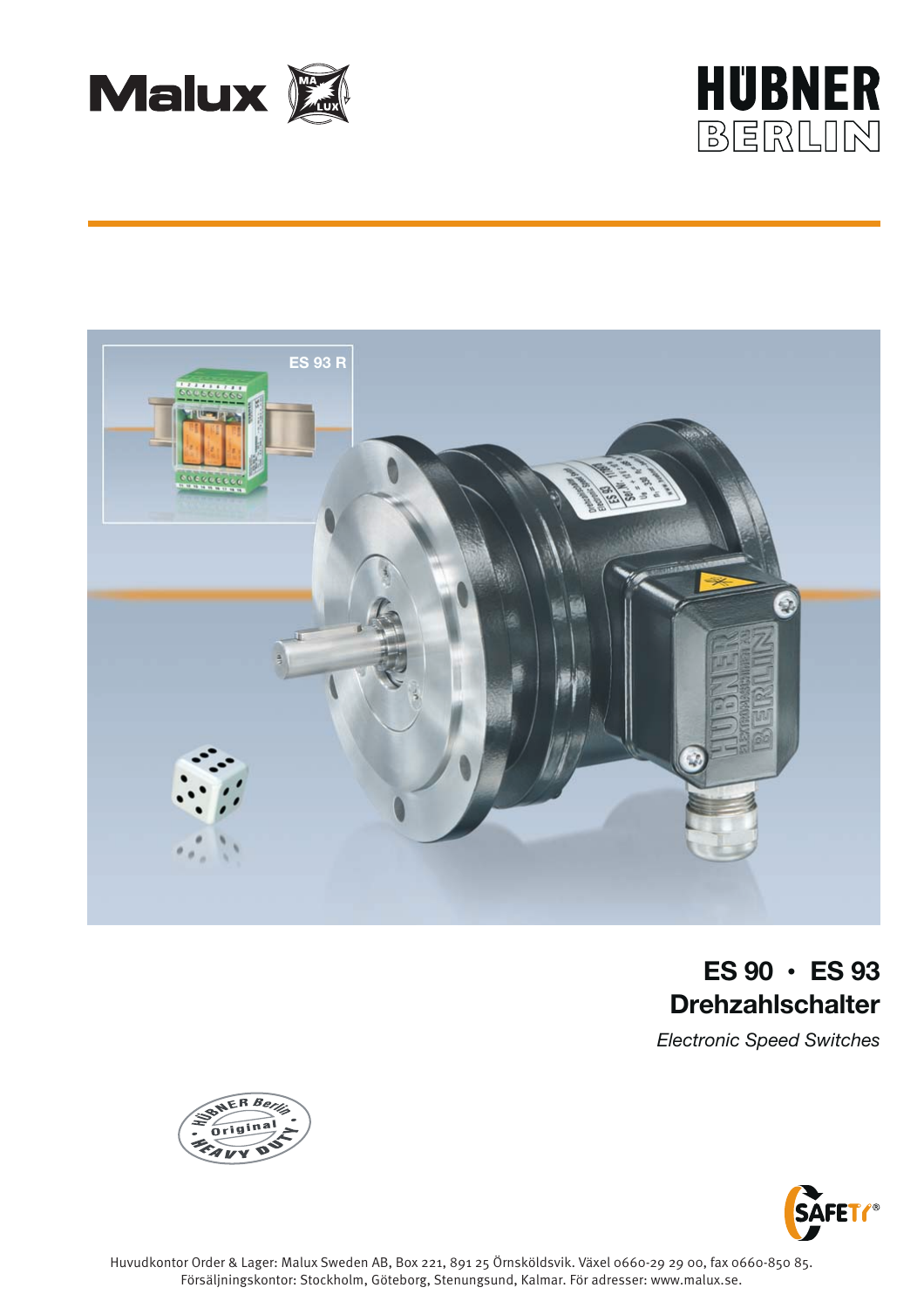### **ES 90 • ES 93**

**Elektronische Drehzahlschalter mit 1 bzw. 3 einstellbaren Schaltdrehzahlen für die Drehzahl-Überwachung.**

*Electronic Speed Switches with 1 or 3 adjustable switching speeds for speed monitoring.*

Das Programm der mechanisch arbeitenden Fliehkraftschalter FS 90, FS 162 und FS 120 mit fest eingestellten Schaltdrehzahlen (separates Datenblatt) wird durch die elektronischen Drehzahlschalter **ES 90** (eine Schaltdrehzahl) und **ES 93** (drei Schaltdrehzahlen) ergänzt. Oberhalb von 1 000 min-1 können die im Werk eingestellten Schaltdrehzahlen mit Einstellreglern im Klemmenkasten um ±10 % justiert werden (ES 93). Der Schaltvorgang wird in beiden Drehrichtungen **sprunghaft** ausgeführt. Das Zurückschalten findet **automatisch** statt (Drehzahl-Hysterese).

#### **Besondere Eigenschaften:**

- **ES 90**: **Relaisausgang** mit potentialfreiem Wechsler
	- **Eigenversorgung** des Drehzahlschalters über eingebauten Generator
- **ES 93**: **Drei** unabhängige Transistorausgänge oder in Verbindung mit dem Relaismodul **ES 93 R** drei potentialfreie Relaiskontakte mit Wechsler
	- Umschalten der Relais bei Unterbrechung der Versorgung oder der Signalleitungen
- Beide Typen sind als **ESL** .. in Kombination mit Drehimpulsgebern (Digital-Tachos) oder Analog-Tachos (LongLife DC-Tachos) lieferbar

Schaltdrehzahl  $n_s = 110 ... 500$  min<sup>-1</sup> : **ES 100** 

Für sicherheitsrelevante Anwendungen ist eine Kombination aus mechanischem Fliehkraft- und elektronischem Drehzahlschalter lieferbar

#### **Funktion**

Beim **ES 90** wird die von einem internen Dreiphasen AC-Tachogenerator gelieferte, der Drehzahl proportionale Spannung gleichgerichtet und auf ein Potentiometer gegeben. Die mit dem Potentiometer auf eine Schaltdrehzahl n<sub>s</sub> eingestellte Spannung vergleicht ein Komparator mit einer stabilisierten Spannung. Bei Erreichen der Schaltdrehzahl schaltet der Komparator das Relais um. Der AC-Tachogenerator versorgt außerdem die elektronische Schaltung mit Energie, so dass eine externe Spannungsquelle nicht erforderlich ist.

Beim **ES 93** wird die gleichgerichtete Spannung auf drei Potentiometer gegeben, die unabhängig voneinander auf drei Schaltdrehzahlen  $n_1$ ,  $n_2$  und  $n_3$  eingestellt werden können. Zur galvanischen Trennung oder für größere Lasten können die Transistorausgänge drei Relais ansteuern, die sich räumlich getrennt im Relaismodul **ES 93 R** (Titelbild) befinden. Außerdem wird im ES 93 R die Betriebsspannung aus einer Niedervolt-Gleich- oder Wechselspannungsquelle aufbereitet. Bei Erreichen der Schaltdrehzahl oder bei Unterbrechung der Versorgung oder der Signalleitungen fallen die Relais ab. An Stelle des Relaismoduls ES 93 R können auch handelsübliche Sicherheitsrelais eingesetzt werden (12 V DC, max. 60 mA je Relais). Zwischen ES 93 und ES 93 R ist eine Leitungslänge bis 200 m zulässig (abgeschirmt 1 mm<sup>2</sup>).

The range of the mechanical centrifugal switches FS 90, FS 162 and FS 120 which have a single pre-set fixed switching speed (see separate leaflet) is complemented by electronic speed switches, *ES 90* (single switching speed) and

**ES 93** (three switching speeds). Above 1000 rpm the factory set switch may be adjusted  $\pm 10$  % using potentiometers in the terminal box (ES 93). The switch action is *instantaneous* in either direction with *automatic* reset (with a specified speed hysteresis).

#### *Special features:*

*ES 90*: ■ *Relay output* with isolated changeover contact

- **Power is supplied internally** from a built-in tachogenerator
- *ES 93*: *Three* independent transistor outputs or with the *ES 93 R* relay module, three relay outputs with isolated changeover contacts
	- Failsafe relay operation in case of power or signal cable failure
- Both types are available as **ESL** .. in combination with incremental encoders (Digital-Tachos) or Analog-Tachos (LongLife DC Tachos)
	- Switching speed  $n_s = 110 ... 500$  rpm : **ES 100**
- For **failsafe** applications a combination of centrifugal and electronic speed switch is available

#### *Function*

In the *ES 90* a voltage proportional to the speed generated from an internal three-phase AC tachogenerator is rectified and adjusted at the switching speed  $n_s$  potentiometer. The rectified voltage is also fed through a voltage stabiliser to a comparator where it is compared with the switching speed  $n_s$  voltage. When the switching speed is reached, the relay contacts changeover. The AC tachogenerator also supplies the electronic circuit with energy so that an external power supply is not necessary.

In the *ES 93* the rectified tacho voltage is fed to three potentiometers to set three independent switching speed reference voltages  $n_1$ ,  $n_2$  and  $n_3$ . When any of the set voltages are reached the respective comparator triggers a transistor output. For isolated or high switch loads the transistors can drive three relays which are located separately in the relay module type *ES 93 R* (cover picture). The ES 93 R also conditions an externally supplied AC or DC low voltage. When a switching speed is reached or in the event of a power or signal failure, the relay contacts changeover. In the place of the ES 93 R relay module, standard safety relays may be used (12 V DC, 60 mA max. for each relay). A cable length of 200 m max. (screened 1 mm sq.) is permitted between the ES 93 and ES 93 R.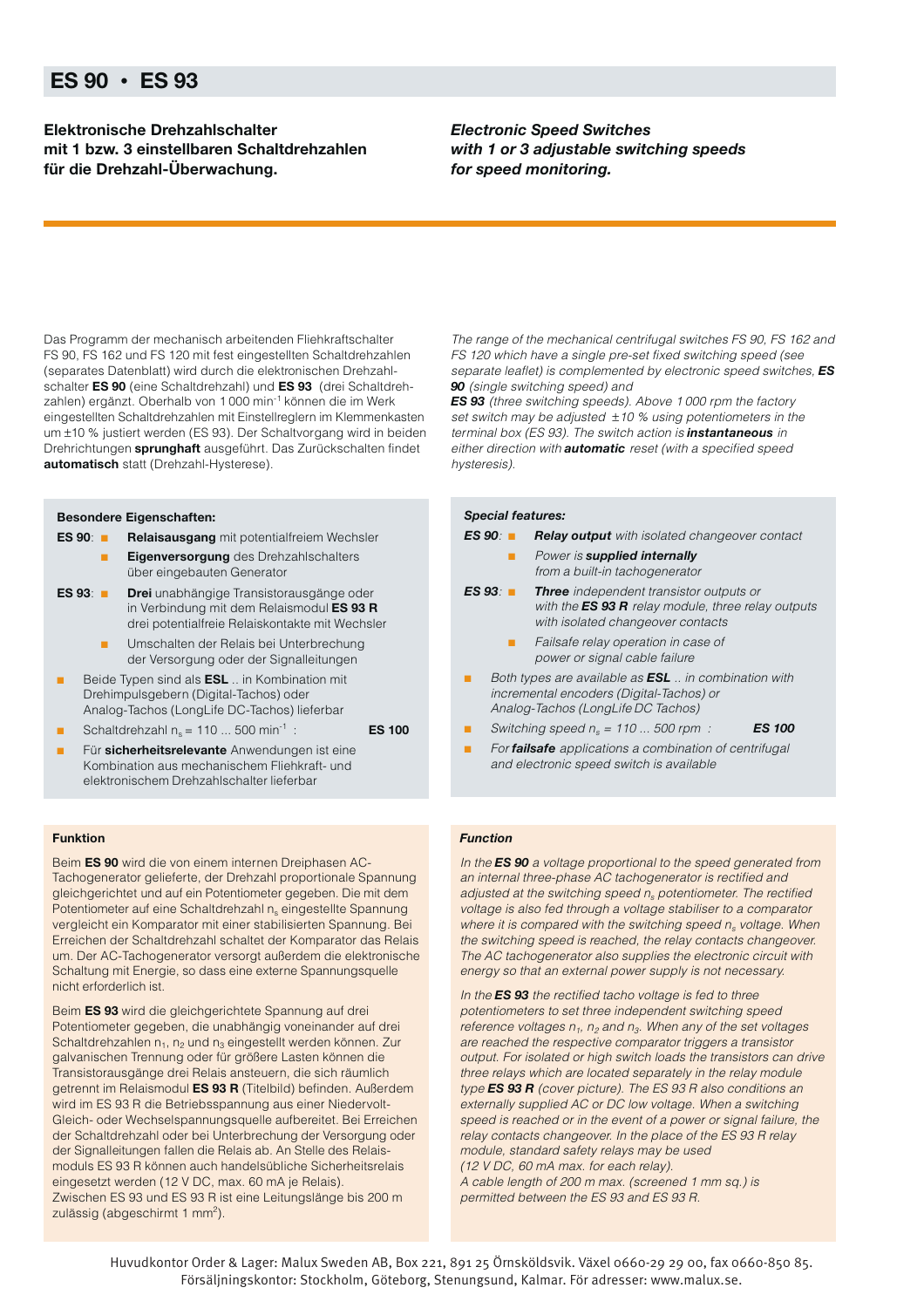## **ES 90 • ES 93**

|                                                                            | <b>ES 90</b>                                                                       | <b>ES 93</b>                                 | <b>ES 93 R</b>                                           |  |
|----------------------------------------------------------------------------|------------------------------------------------------------------------------------|----------------------------------------------|----------------------------------------------------------|--|
| Schaltdrehzahlbereich <sup>1)</sup><br>$n_{s}$<br>Range of switching speed | 650  6 000 min <sup>-1</sup> / rpm                                                 | $3 \times 200$ 5 000 min <sup>-1</sup> / rpm |                                                          |  |
| max. zulässige Drehzahl<br>$n_{\text{max}}$<br>max. permissible speed      | 7 000 min <sup>-1</sup> / rpm                                                      | 6 000 min <sup>-1</sup> / rpm                | Relaismodul<br>Relay module                              |  |
| Schaltgenauigkeit<br>Switching accuracy                                    | ≤ 1 500 min <sup>-1</sup> / rpm<br>±4%<br>$> 1500$ min <sup>-1</sup> / rpm<br>± 2% |                                              |                                                          |  |
| Schaltverzögerung<br>Switching delay time                                  | mit Relais<br>$\leq$ 250 ms<br>$\leq 40$ ms,<br>with relav                         |                                              |                                                          |  |
| <b>Drehzahl-Hysterese</b><br><b>Speed hysteresis</b>                       | max. 30 %                                                                          |                                              |                                                          |  |
| <b>Betriebsspannung</b><br>Supply voltage                                  | nicht erforderlich /                                                               | 12 V DC $\pm$ 10 %                           | 15  20 V AC /<br>15  26 V DC                             |  |
| <b>Stromaufnahme</b><br><b>Current consumption</b>                         | not necessary                                                                      | $\approx$ 5 mA                               | max. 100 mA                                              |  |
| <b>Schutzart</b><br>Protection                                             | IP 55                                                                              |                                              | <b>IP 20</b>                                             |  |
| <b>Temperaturbereich</b><br>Temperature range                              | $-20$ +85 °C                                                                       |                                              | $-20$ +55 °C                                             |  |
| <b>Ausgang</b><br>Output                                                   | 0.16A/250VAC<br>$0.1$ 1 A / 125 V DC                                               | $3 \times 40$ mA DC                          | 0,1  6 A / 250 V AC<br>0,1  1 A / 125 V DC<br>$3 \times$ |  |
| Gehäuse mit Klemmen<br>Housing with terminals                              |                                                                                    |                                              | $50 \times 55 \times 75$ mm                              |  |
| <b>Gewicht</b><br>Weight                                                   | $\approx$ 1,3 kg                                                                   |                                              | $\approx$ 130 g                                          |  |
| n. Dai Daoballinga kitta amaakan                                           |                                                                                    |                                              |                                                          |  |

1) **Bei Bestellung bitte angeben**

Please state when ordering